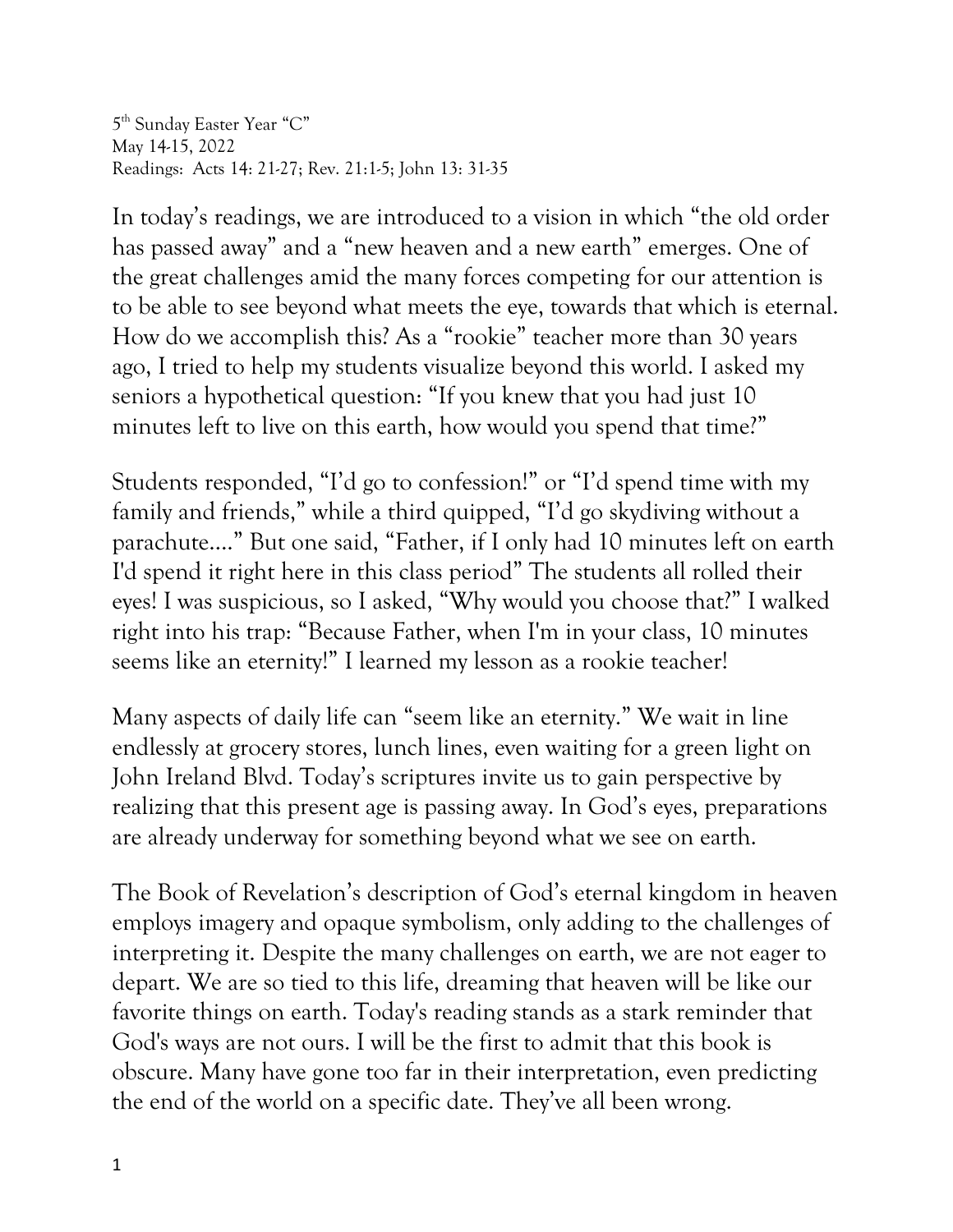God's plan for creation continues to march forward, whether we abide by its principles or heed his warnings. We mustn't forget that for God a day is like 1000 years, as Saint Peter wrote in his epistle. While it is fruitless to speculate as to when or how this will be accomplished, the renewal will be "the definitive realization of God's plan to bring under a single head 'all things in [Christ], things in heaven and things on earth.'"1

John presents a vision, encompassing heaven and the Church, coming down from heaven as the new Jerusalem, the temple of the living God. It is unimaginably beautiful in its inner nature. The Son of God, head and bridegroom, always remains with his Church. The New Jerusalem exists both in heaven and on earth through the communion of saints. But the church only receives its perfection in the glory of heaven.<sup>2</sup>

With such dignity given to us as members of Christ's church, we strive always to live up to these privileges, to make this vision a reality. This then is where we should carefully heed the words of our first reading from the acts of the apostles. Recall, Saint Paul reminded the disciples that "we must undergo many trials if we are to enter the reign of God."

But why must it be so? Shouldn't it be otherwise? Our faith is meant to comfort us, yet we are we told that we will have to undergo many trials to enter the reign of God. It is not fanciful to desire suffering, to willfully accept a trial in life. But the mere fact that so many have persevered in their faith throughout trial is perhaps our very best evidence that there is value to it. St. John Paul II spoke often of "redemptive suffering."

Take a moment to recall some accomplishment in your life of which you are proud. Now ask yourself the follow-up question whether it was easy. I suspect the answer was no. The greatest achievements in life are precisely so valued in large part because of the effort needed to accomplish them.

<sup>&</sup>lt;sup>1</sup> Catechism of the Catholic Church, paragraph 1043.

<sup>2</sup> Ibid, para # 1042, quoting Vatican II *Lumen Gentium, #* 48.